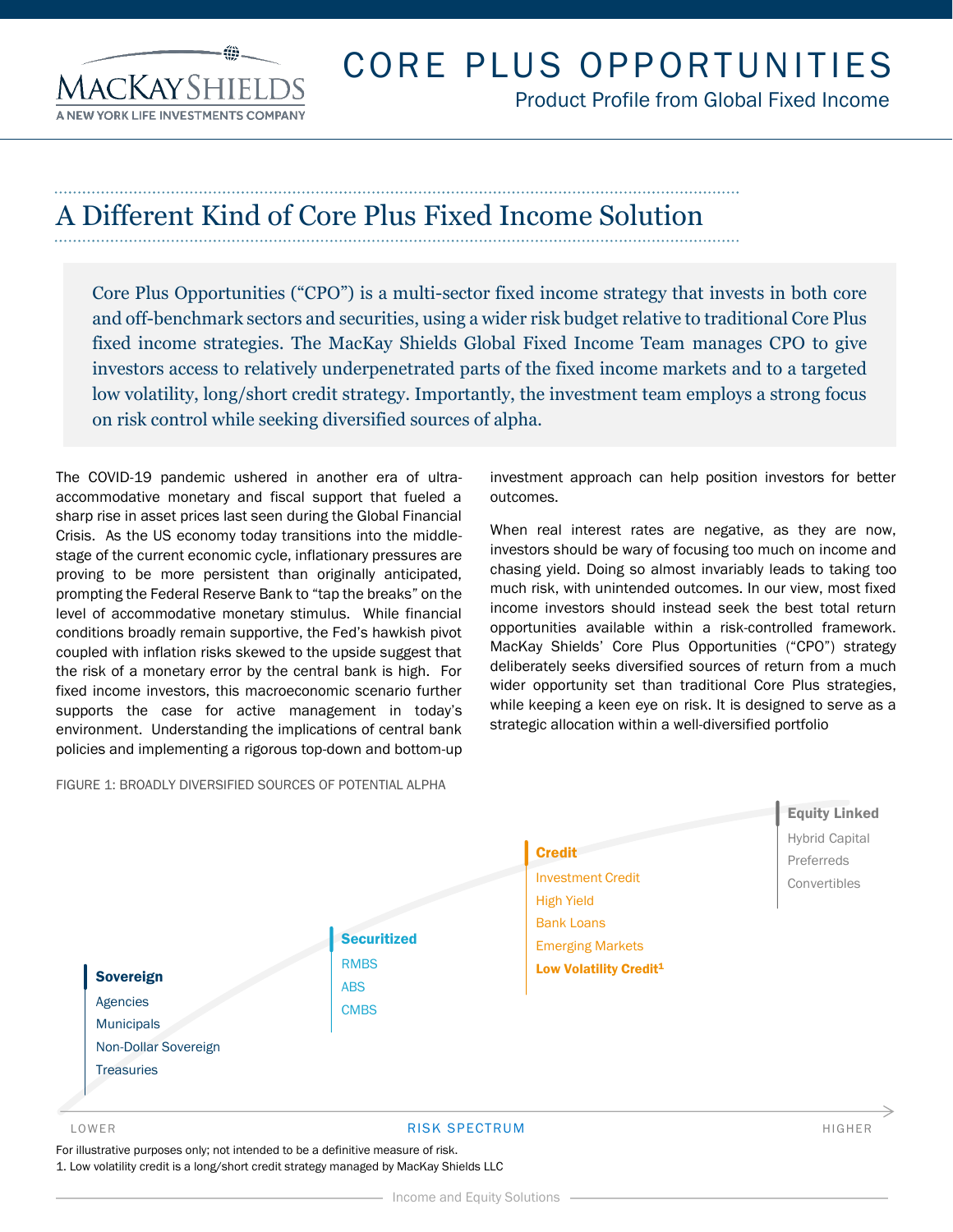### Key Differentiators

#### The Global Fixed Income Team The Core Plus Opportunities Strategy

| <b>OUR SIZE</b>                  | Large enough to be influential in the<br>market but nimble enough to make a<br>difference.                                            | A BROAD<br><b>OPPORTUNITY SET</b>  | Targets a wider set of alpha sources than<br>traditional portfolios.                                         |
|----------------------------------|---------------------------------------------------------------------------------------------------------------------------------------|------------------------------------|--------------------------------------------------------------------------------------------------------------|
|                                  |                                                                                                                                       | <b>HIGH CONVICTION</b><br>APPROACH | Only adds positions after building strong<br>conviction through careful research.                            |
| <b>OUR APPROACH</b>              | We combine top-down, fundamental<br>macroeconomic research with bottom-<br>up research to support high-conviction<br>decision making. |                                    |                                                                                                              |
|                                  |                                                                                                                                       | <b>BENCHMARK</b><br>AWARE          | Flexible positioning relative to the<br>benchmark.                                                           |
| COMPREHENSIVE<br>RISK MANAGEMENT | We identify, measure and manage key<br>risk factors.                                                                                  | LOW VOLATILITY<br><b>CREDIT</b>    | Provides access to a private investment<br>vehicle designed to enhance income<br>while dampening volatility. |

#### What Sets CPO Apart?

MacKay Shields' Global Fixed Income team's influential size, high conviction approach and ability to identify mispricing and inefficiencies throughout the market cycle uniquely supports a highly flexible Core Plus fixed income allocation relative to more traditional solutions.

CPO's broad based asset allocation is uniquely positioned for navigating various market environments. All investment decisions are influenced by the team's assessment of the macroeconomic landscape coupled with valuations and level of compensation in the market. The team always looks to optimize the most attractive total return potential opportunities identified in the market relative to the risks.

In addition to allocating to senior and subordinated securitized assets, foreign sovereigns, bank loans, emerging market credit, hybrid capital securities and other investment and instrument types, CPO also employs a unique targeted low volatility credit approach within the strategy. This approach serves two important purposes; 1) it allows for diversified sources of potential alpha through participation in shorter maturity, fixed and floating rate credit instruments on both a long and short basis, and 2) to dampen portfolio volatility given the strategy's historically low correlation to a full duration market.

#### Navigating the Cycle

During the early stages of an economic cycle, the CPO strategy typically has a capital appreciation orientation across markets and instrument types. During the later stages of the cycle, the CPO strategy typically shifts to a more defensive orientation, given the economy's vulnerabilities and lower expected returns for risk.

Five elements of the CPO investment process help the team to steer portfolios through all phases of the economic cycle and varying market conditions:

- 1. Diversified sources of alpha;
- 2. Active sector rotation within a risk-managed framework;
- 3. Top-down focus on longer-term macroeconomic trends;
- 4. Bottom-up security selection driven by fundamental research; and
- 5. Tactical positioning to identify market dislocations.

Importantly, the team's size uniquely positions itself to deliver on these five important elements of the process in a way that has a positive impact on portfolios.

#### Why Now?

CPO is designed as a strategic allocation in a well-diversified portfolio. For many fixed income investors, a rising interest rate environment can create some anxiety as bond prices fall. However, a rising rate environment supported by a backdrop of strong economic growth should be welcomed to bond investors as it can potentially help improve the overall return profile. This is because investors have an opportunity to not only invest at higher yields, but the cash flows or coupon payments can also be reinvested at higher yields. The CPO strategy can optimize this through its flexible, active asset allocation and security selection style.

Today, the Federal Reserve is taking a hawkish stance on inflation, slowly removing monetary stimulus. We expect interest rate volatility to remain high, particularly along the front-end of the curve. We also expect credit curves to compress further. Strong earnings and low interest rates are enabling many companies to improve their balance sheets enough to receive higher credit ratings. Many companies are or will be "rising stars", upgraded from "junk" to investment grade status. But not all rising stars are equally attractive. The CPO strategy applies its integrated top-down and fundamental bottom-up research to identify the parts of the market with what we believe are the best opportunities, and the most attractive securities in those market niches.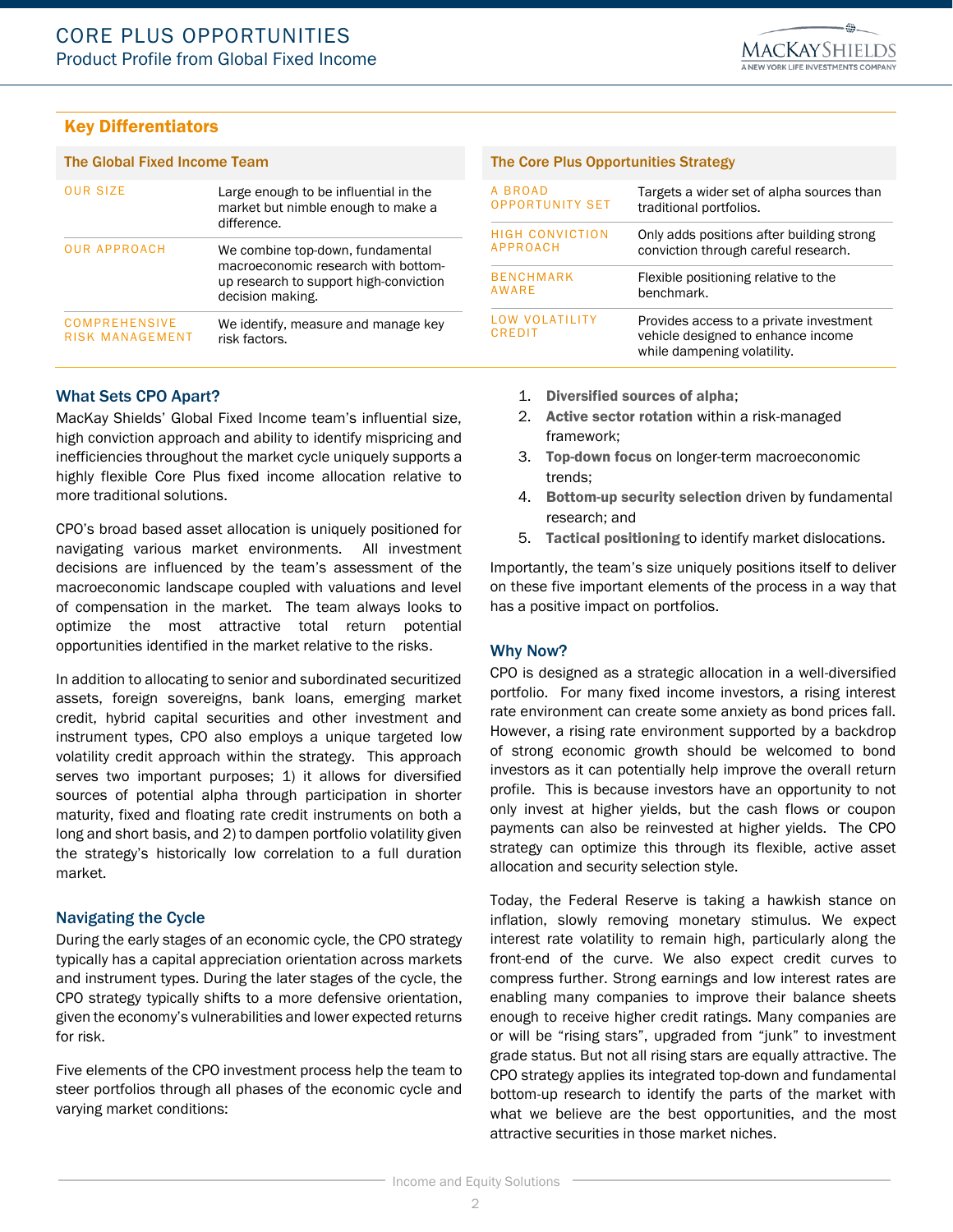

#### Best Ideas

The CPO strategy seeks to use its research and riskmanagement disciplines to create a diverse portfolio of assets with better risk-adjusted return potential than the benchmark in all phases of economic cycle. Its research-intensive, highconviction approach has historically delivered strong results relative to the Bloomberg U.S. Aggregate Index (the "Index") and peers over the past 10 years, with higher capture of upside risk than the Index, and lower capture of downside risk (see Figures 2 and 3).

FIGURE 2: PORTFOLIO RESULTS | TEN YEARS ENDING MARCH 31, 2022 RISK VS. RETURN RISK-ADJUSTED RETURN



 $4.4$ 

3.8

 $4.1$ 



Core Plus Opportunities Composite.

A MacKay Shields Composite

Universe Median

 $\bullet$  $B$  Index<sup>1</sup>

1. Bloomberg U.S. Aggregate Index. See disclosures related to comparisons to an index and index descriptions in this document.

 $3.4$ 

 $N/A$ 

 $N/A$ 

1. Please refer to Additional Disclosures for definitions.

Risk vs. Return, Risk-Adjusted Returns and peer group comparisons are provided as supplemental information to the GIPS composite performance report at the end of this document.

Source: Callan LLC Core Plus Style Universe (based on quarterly returns). Past performance is not indicative of future results.

FIGURE 3: UPSIDE/DOWNSIDE CAPTURE (%) | 10-YEARS ENDING MARCH 31, 2022

 $3.8$ 

 $2.2$ 

 $3.4$ 



Gross of fees, Core Plus Opportunities Composite. Net returns provided in the GIPS composite performance report at the end of this document.

Source: Callan Performance Evaluation Program (PEP) based on monthly returns provided as supplemental to the GIPS composite performance report at the end of this document. It is not possible to invest directly into an index.

Please see important index-related disclosures, the most recent final GIPS compliant disclosures, including disclosures related to comparisons to an index and index descriptions in this document.

Past performance is not indicative of future performance.